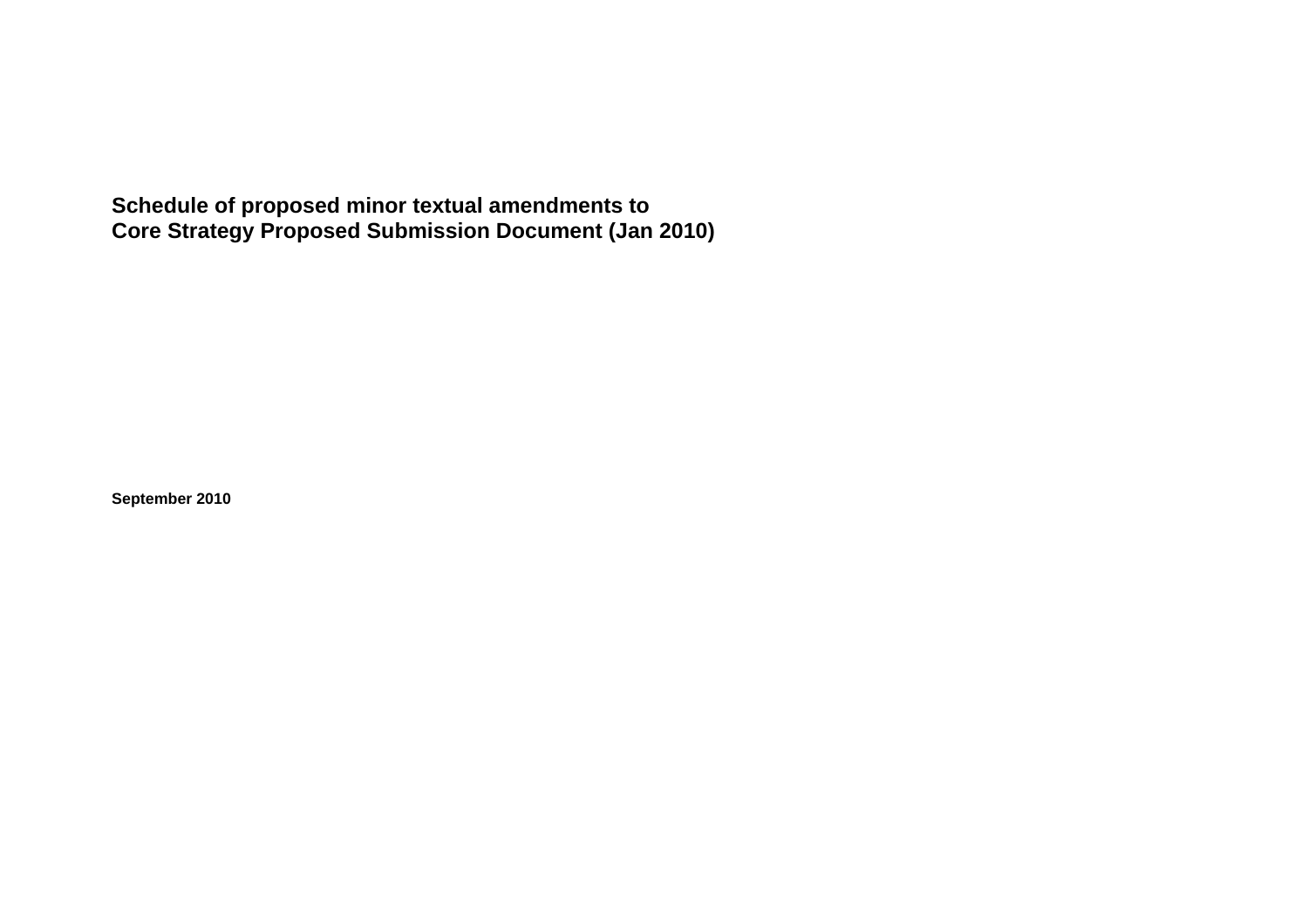## **Schedule of proposed minor changes**

| Page<br>no. | Policy no /<br>Paragraph | <b>Proposed Change</b>                                                                                                                                                                                                                                                                                                                                                                                                                                                                                                                                                                                                                            | <b>Justification</b>                                  | Representation<br>reference<br>number/ name             |
|-------------|--------------------------|---------------------------------------------------------------------------------------------------------------------------------------------------------------------------------------------------------------------------------------------------------------------------------------------------------------------------------------------------------------------------------------------------------------------------------------------------------------------------------------------------------------------------------------------------------------------------------------------------------------------------------------------------|-------------------------------------------------------|---------------------------------------------------------|
|             |                          |                                                                                                                                                                                                                                                                                                                                                                                                                                                                                                                                                                                                                                                   |                                                       |                                                         |
| 6           | 2.0.26                   | Text states the LDF has to be in line with the RSS. Retain<br>first two lines of paragraph (up to 'policies') and delete<br>remaining as refers to RSS.                                                                                                                                                                                                                                                                                                                                                                                                                                                                                           | To reflect revocation of the East of<br>England Plan. | Borough Council<br>proposal.                            |
| 10          | 3.1.14                   | Text refers to the East of England Plan and King's Lynn as<br>a Key Centre for Development and Change. Delete<br>references in text. Re-phrase paragraph to read:<br>'King's Lynn is a Growth Point in support of the<br>government's housing delivery strategy. This places a<br>number of priorities on the town: to establish its role as a<br>sub-regional centre; to lead in the provision of additional<br>new homes and new jobs; and to regenerate itself by<br>enhancing the quality of the urban environment, cultural<br>and service provision.                                                                                        | To reflect revocation of the East of<br>England Plan. | Borough Council<br>proposal.                            |
| 13          | 4.1.3                    | The Vision sets out a number of aspirations distilled from<br>differing sources e.g. the Regional Spatial Strategy and<br>the Sustainable Community Strategy of which each has its<br>own time-scale and competing challenges. For this reason<br>the plan period should not be entrenched in the Vision but<br>it could be usefully re-iterated within the explanatory text<br>preceding CS01 Spatial Strategy.<br>Addition of two words to existing sentence in paragraph<br>5.1.1, page 17 " The strategy sets an overview of the<br>development priorities for the borough, and outlines<br>broadly where development is planned until 2025." | Clarification of the plan period.                     | <b>CSPS185</b><br><b>Whitehouse Farm</b><br>Partnership |
| 17          | 5.1.2                    | Text refers to the East of England Plan and King's Lynn as<br>a Key Centre for Development and Change. Delete third<br>sentence in paragraph.                                                                                                                                                                                                                                                                                                                                                                                                                                                                                                     | To reflect revocation of the East of<br>England Plan. | Borough Council<br>proposal.                            |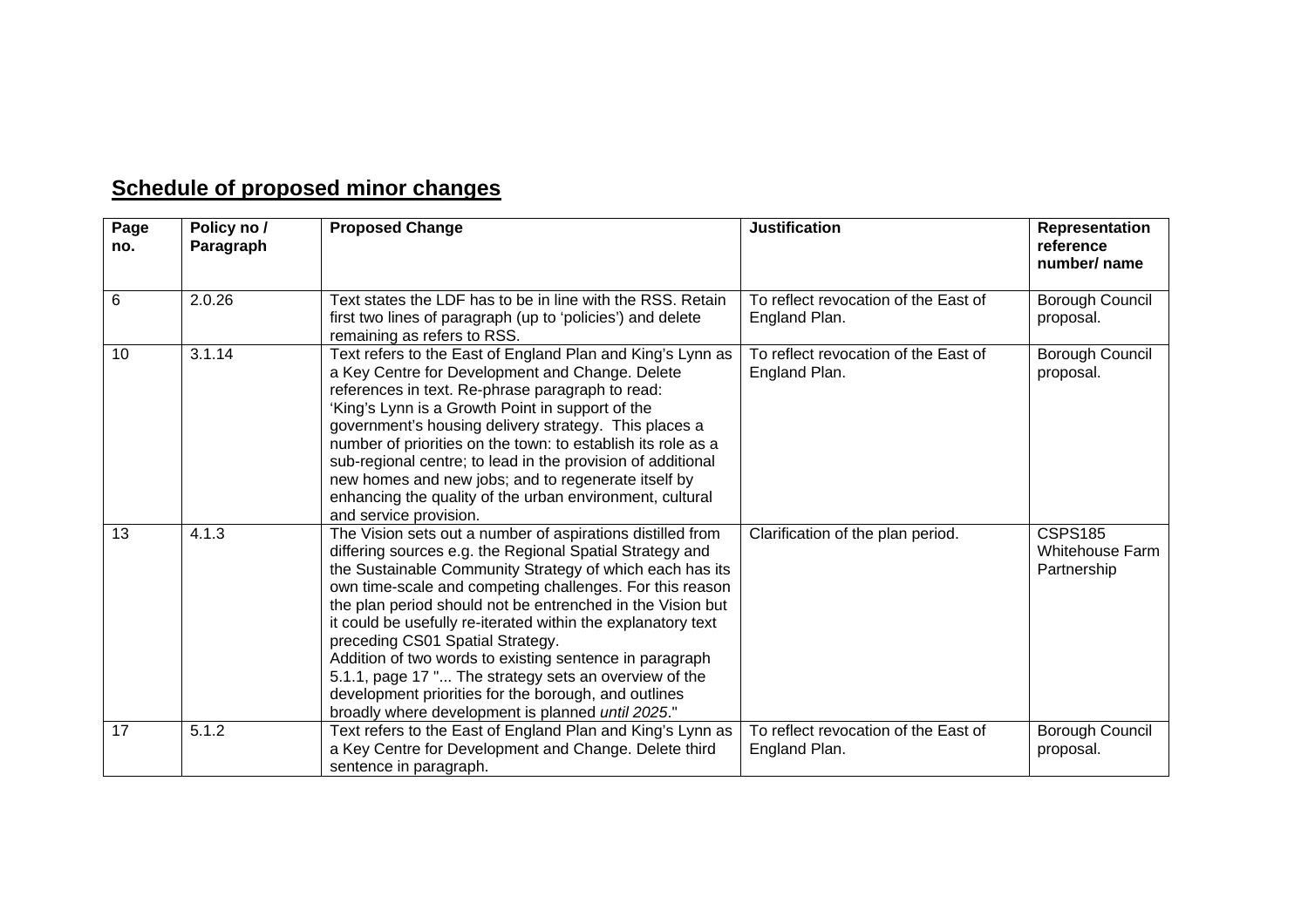| 17 | <b>CS01</b> | Page 17 under heading: 'Sustainable development<br>locations', amend 6 <sup>th</sup> bullet point to read:<br>"Approximately 90% of new residential development will<br>take place in areas identified within the settlement<br>hierarchy to ensure reasonable access to services<br>satisfying basic day-to-day needs".                                                                                                                                                                                                                                                                                                                                                                                                                                                                                                   | This will avoid unnecessary repetition<br>of text from policies CS02 and CS09.  | <b>CSPS260</b><br><b>Holkham Estate</b>                         |
|----|-------------|----------------------------------------------------------------------------------------------------------------------------------------------------------------------------------------------------------------------------------------------------------------------------------------------------------------------------------------------------------------------------------------------------------------------------------------------------------------------------------------------------------------------------------------------------------------------------------------------------------------------------------------------------------------------------------------------------------------------------------------------------------------------------------------------------------------------------|---------------------------------------------------------------------------------|-----------------------------------------------------------------|
| 17 | <b>CS01</b> | Page 18 under heading: 'King's Lynn' amend second<br>bullet point for King's Lynn to read:<br>"provide for a minimum of 7,000 new houses through the<br>regeneration of brownfield land and urban expansion"                                                                                                                                                                                                                                                                                                                                                                                                                                                                                                                                                                                                               | Clarification of text.                                                          | <b>CSPS 293</b><br>Januarys                                     |
| 18 | <b>CS01</b> | Page 18 under heading: 'Downham Market', bullet point 3,<br>insert the words: "at least" to maintain consistency with<br>other references:<br>"Provide a limited amount of growth to the town including<br>at least 2,700 new homes with new allocations of at least<br>350 houses."                                                                                                                                                                                                                                                                                                                                                                                                                                                                                                                                       | Maintain consistency with other<br>references.                                  | <b>CSPS 376</b><br><b>Bidwells</b>                              |
| 21 | 6.1.1       | Text refers to the East of England Plan and King's Lynn as<br>a Key Centre for Development and Change. Amend text to<br>read-<br>The introduction to the borough set out in a previous<br>chapter outlines some of the issues arising from its rural<br>nature i.e. the abundance of small villages and the<br>difficulties in ensuring connectivity and accessibility to<br>local services and facilities. King's Lynn has been<br>designated as a growth point in support of the<br>government's housing delivery strategy and there now<br>remains a requirement to define the approach to<br>development within King's Lynn and the other towns and<br>in the rural areas to increase their economic and social<br>sustainability. This improvement will be achieved through<br>measures that:<br>support<br>$\bullet$ | To reflect revocation of the East of<br>England Plan.<br>Clarification of text. | <b>Borough Council</b><br>proposal.<br>CSPS 47 Maxey<br>and Son |
| 21 | 6.1.2       | Page 21 paragraph 6.1.2. Change paragraph: " the<br>potential of the main centres, which provide key services,                                                                                                                                                                                                                                                                                                                                                                                                                                                                                                                                                                                                                                                                                                             | Clarification of text reflecting PPS4                                           | Internal.                                                       |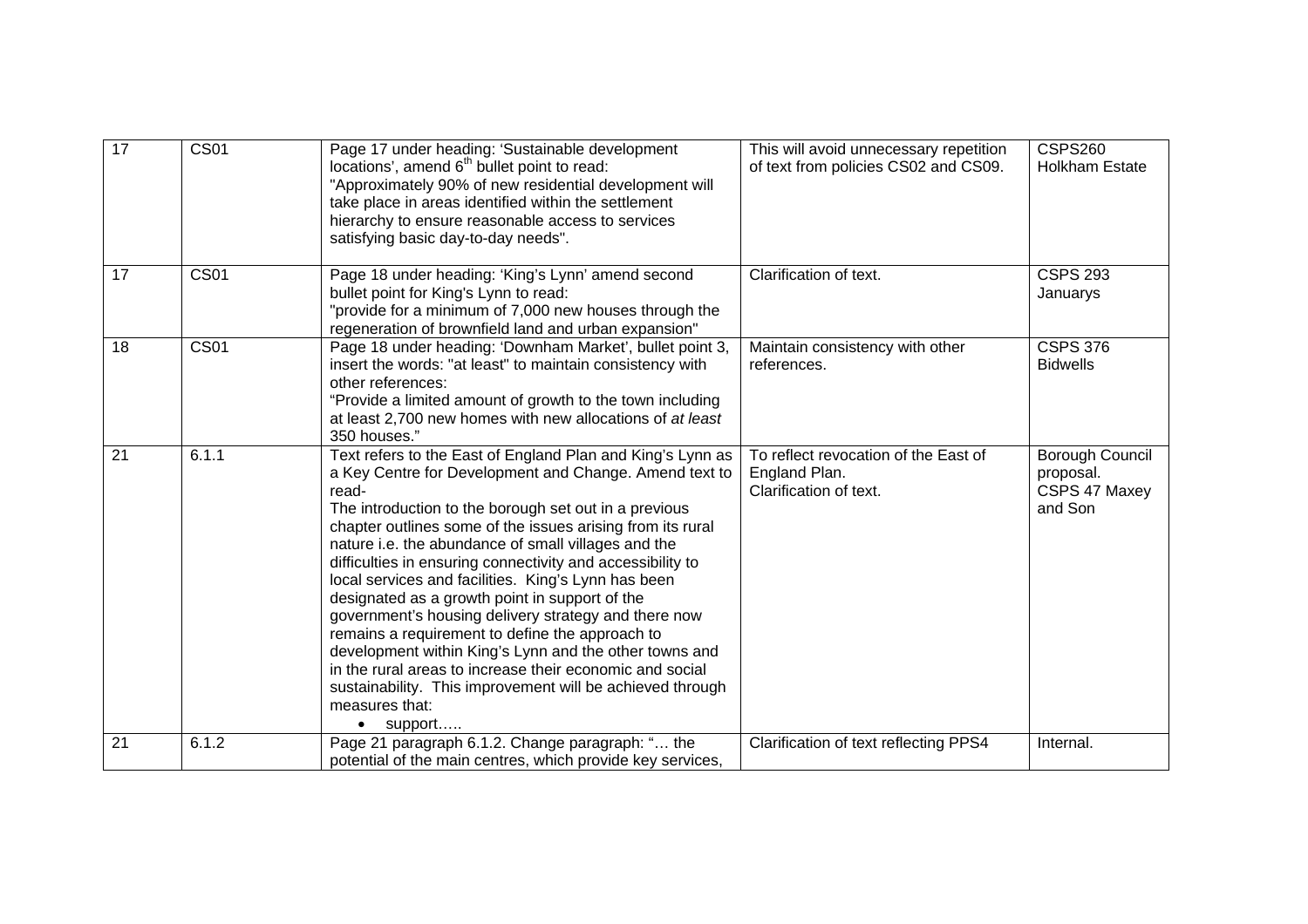|                 |                          | to accommodate local housing, town centre uses and<br>employment needs "                                                                                                                                                                                     |                                                                                                                                                       |                                                                                                                          |
|-----------------|--------------------------|--------------------------------------------------------------------------------------------------------------------------------------------------------------------------------------------------------------------------------------------------------------|-------------------------------------------------------------------------------------------------------------------------------------------------------|--------------------------------------------------------------------------------------------------------------------------|
| 24              | $\overline{\text{CS}02}$ | Page 24, CSO2 under subheading 'Sub Regional Centre<br>(King's Lynn) addition the first sentence " in accordance<br>with Policy CS03 King's Lynn which addresses housing,<br>town centre uses, and employment regeneration and<br>growth.                    | Clarification of text.                                                                                                                                | Internal.                                                                                                                |
| 24              | <b>CS02</b>              | Page 24, CS02 under subheading 'Settlements adjacent<br>to King's Lynn and the main towns' addition to sentence<br>enhancing the provision of services, employment and<br>local retail needs."                                                               | Clarification of text.                                                                                                                                | Internal.                                                                                                                |
| 27              | 6.3.1                    | Amend paragraph 6.3.1 to read -<br>'Downham Market will continue to be the main service<br>centre and the focus for employment for the southern part<br>of the borough, with employment land available both in<br>and around the town. It will be essential' | Amend text to identify that there is<br>employment land at Bexwell which<br>serves southern part of the borough.                                      | <b>CSPS226</b><br><b>Adrian Parker</b>                                                                                   |
| 35              | 7.1.3                    | Text states RSS targets for renewable energy. Insert the<br>word 'former' before RSS.                                                                                                                                                                        | To reflect revocation of the East of<br>England Plan.                                                                                                 | <b>Borough Council</b><br>proposal.                                                                                      |
| $\overline{37}$ | CSO <sub>8</sub>         | The term 'highest' in policy CS08 will be changed to 'high'.                                                                                                                                                                                                 | This is in line with PPS 9 and the RSS<br>and is a more realistic target.                                                                             | CSPS81<br>McCarthy and<br>Stone Lifestyles                                                                               |
| 37              | CSO <sub>8</sub>         | Reference to potential successor documents to CABE's to<br>be put into text.<br>At the end of $4th$ bullet point add the words:<br>'or successor documents as appropriate'                                                                                   | This will ensure that the policy makes<br>reference to relevant documents<br>through the life of the LDF.                                             | <b>CSPS307</b><br><b>Nikolls Property</b><br>and Mr and Mrs<br>P De Grey<br>Osborn, C/ o<br>Januarys (Mr<br>Paul Belton) |
| 39              | 7.2.1.                   | At the end of paragraph 7.2.1 include the following<br>additional sentence: 'It is important to note that residential<br>mobile homes are treated as market housing within the<br>LDF'.                                                                      | DC teams receive a lot of applications<br>relating to residential caravans and find<br>a specific reference to this type of<br>accommodation helpful. | Internal                                                                                                                 |
| 39              | $\overline{\text{CS09}}$ | Paragraph 7.2.5 to read:<br>"The East of England Plan expects DPDs to set                                                                                                                                                                                    | Minor change proposed for<br>clarification.                                                                                                           | <b>CSPS 425</b><br><b>EERA</b>                                                                                           |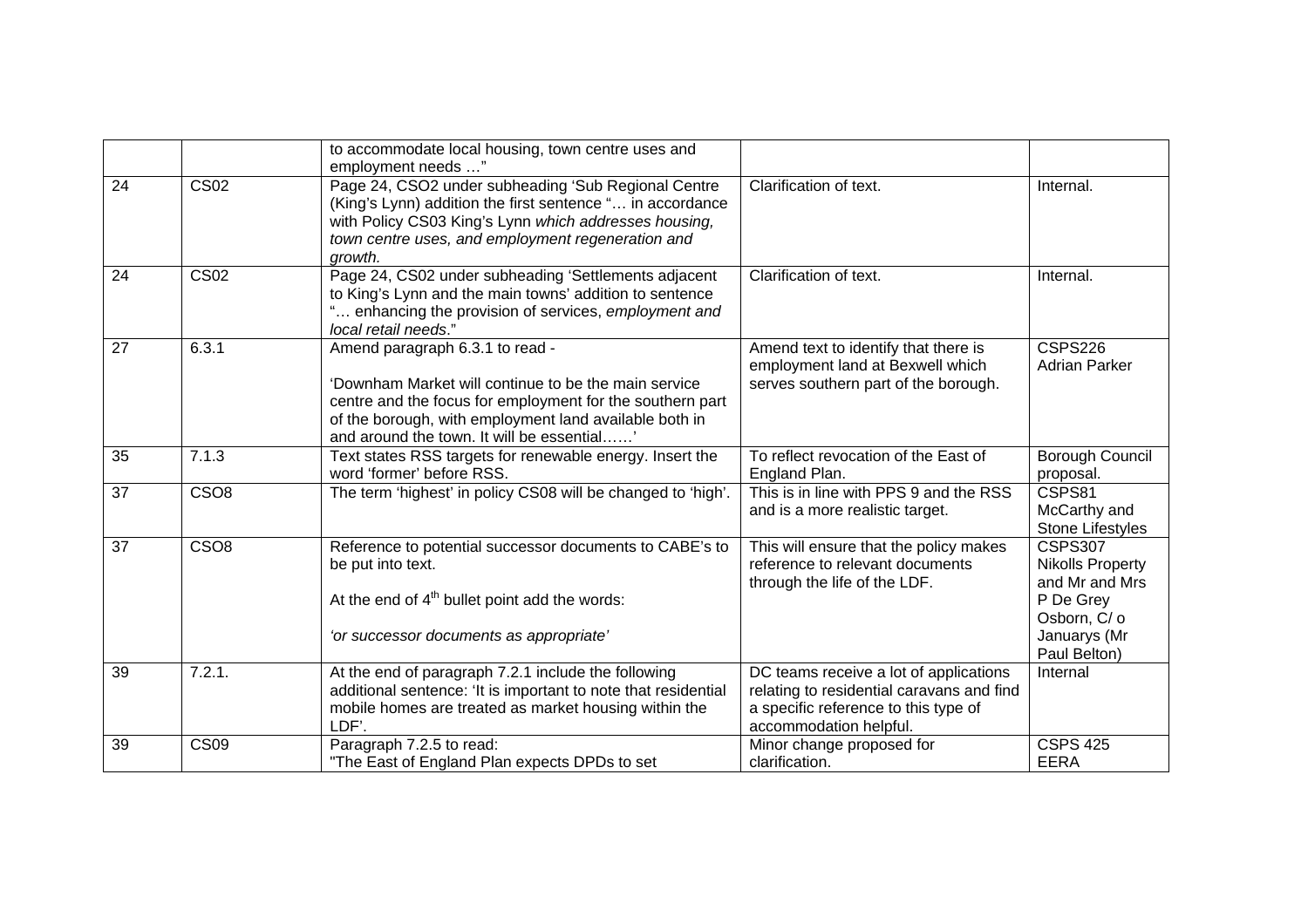|    |                  | appropriate targets for affordable housing and aims to<br>achieve some 35% of new homes to be affordable. An<br>Affordable Housing and Site Viability Study was first<br>produced in October 2008 and has since been revised in<br>November 2009 to reflect current economic conditions.<br>This study made key recommendations on the thresholds<br>and proportions applied to Section 106 agreements for<br>affordable housing".                                                                                                                                          |                                                                            |                                                                       |
|----|------------------|-----------------------------------------------------------------------------------------------------------------------------------------------------------------------------------------------------------------------------------------------------------------------------------------------------------------------------------------------------------------------------------------------------------------------------------------------------------------------------------------------------------------------------------------------------------------------------|----------------------------------------------------------------------------|-----------------------------------------------------------------------|
| 40 | 7.2.11           | Text and table state RSS targets for dwelling provision.<br>Change required reflecting revocation of RSS. RSS<br>evidence still relevant::<br>1. Insert the word 'former' before references to the East of<br>England Plan.<br>2. Line A of housing calculation re-phrase to: 'Evidence<br>from former East of England Plan suggesting minimum<br>dwelling provision 2001 -2021'.                                                                                                                                                                                           | To reflect revocation of the East of<br>England Plan.                      | Borough Council<br>proposal.                                          |
| 40 | 7.2.13           | Text refers to RSS dwelling requirements. Amend wording<br>to refer to the RSS as 'former' and make clear the<br>numbers are no longer a 'requirement' and relate to<br>evidence supporting for the RSS. Amend first sentence of<br>paragraph to read:<br>'The numerical requirements to 2021 are given in<br>evidence for the former Regional Spatial Strategy. and the<br>four years to 2025 reflect the advice in PPS3 to have a<br>horizon of 15 years provision once the Plan is adopted,<br>and are based on a continuation of the 20 year rate in the<br>former RSS. | To reflect revocation of the East of<br>England Plan.                      | <b>Borough Council</b><br>proposal.                                   |
| 40 | CS01 / CS09      | Add the following text to paragraph 7.2.13:<br>"Policy CS01 notes the intention to support growth<br>adjacent to Wisbech of at least 500 houses but the<br>ultimate scale is dependant on further work lead by<br>Fenland District Council. At this stage the Core Strategy in<br>Policy CS09 is allowing for up to 500 houses."                                                                                                                                                                                                                                            | Minor change for clarification.                                            | <b>CSPS 446</b><br>Fenland DC<br>and<br><b>CSPS 447</b><br>Fenland DC |
| 41 | CS <sub>09</sub> | Add the following to paragraph 7.2.18.<br>"A 15% affordable housing contribution will be sought in                                                                                                                                                                                                                                                                                                                                                                                                                                                                          | Add clarity to text on what is built up<br>area of Kings Lynn and villages | CSPS <sub>49</sub><br>Maxey and Son                                   |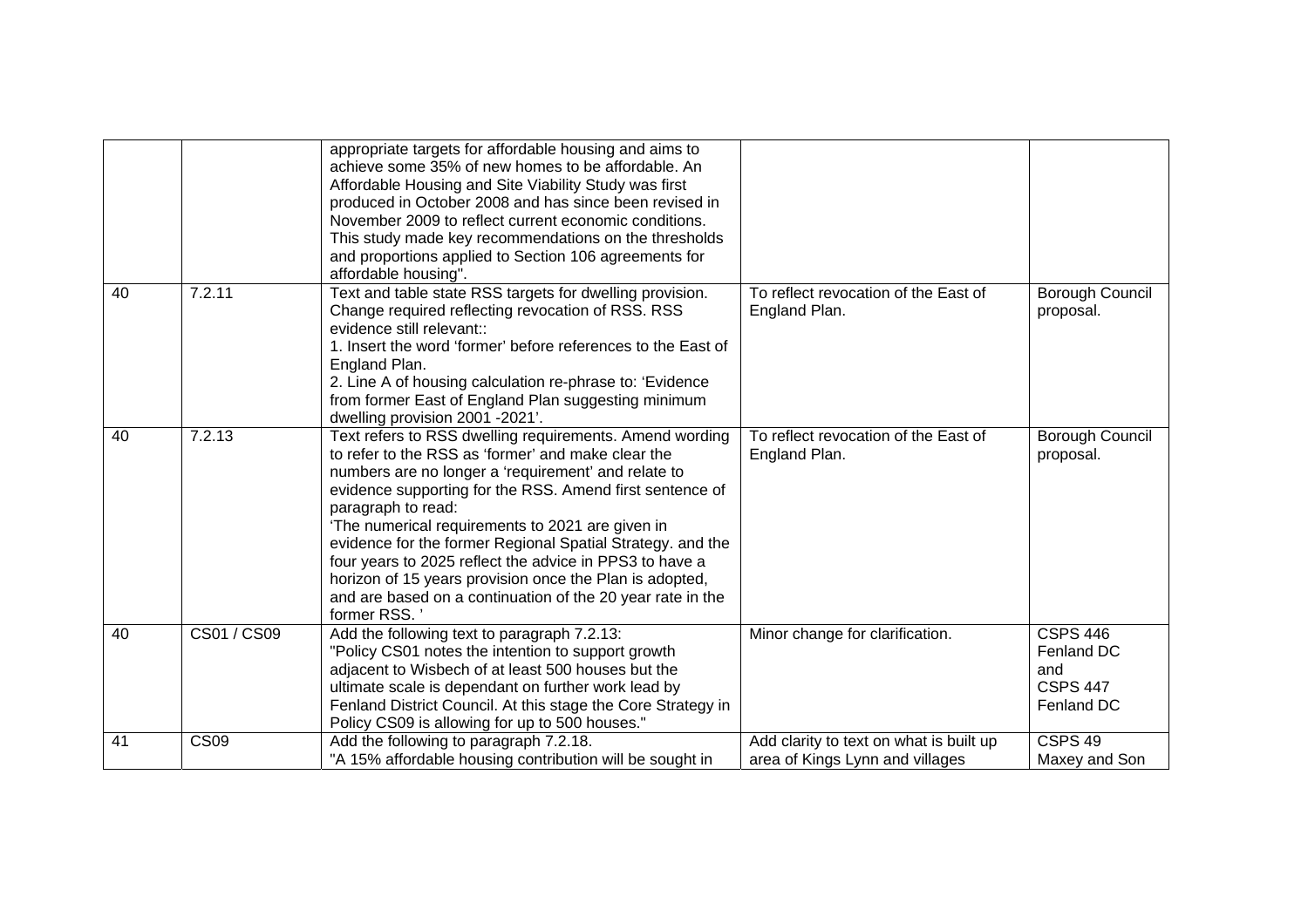|    |                  | the built up area of Kings Lynn (i.e. the un-parished area).<br>In seeking to apply this in a consistent manner in parishes<br>surrounding the built up area (including those specifically<br>noted in Policy CS02 as being 'adjacent Kings Lynn')<br>a 20% contribution will be sought."                                                                                                                                                                                        | around.                                                                                                                           | and<br>CSPS 311(part)<br>Paul Belton |
|----|------------------|----------------------------------------------------------------------------------------------------------------------------------------------------------------------------------------------------------------------------------------------------------------------------------------------------------------------------------------------------------------------------------------------------------------------------------------------------------------------------------|-----------------------------------------------------------------------------------------------------------------------------------|--------------------------------------|
| 41 | 7.2.19           | Add footnote to page 43 referring to paragraph 7.2.17, line<br>5, to read - 'Kings Lynn and West Norfolk Borough Council<br>- Update of affordable housing site viability study -<br>Fordham Research (December 2009)'                                                                                                                                                                                                                                                           | Minor change to add clarity.<br>Figures in policy reflect recent new<br>evidence on viability of affordable<br>housing provision. | CSPS 89<br><b>CPRE</b>               |
| 42 | CS <sub>09</sub> | Add the words "at least" in front of the references to<br>housing numbers in policy CS09. As for:<br>a) Kings Lynn area - "at least 4600 new homes"<br>b) Downham Market - "at least 2700 new dwellings"<br>c) Hunstanton - "at least 200 new homes"<br>d) Wisbech - no change (see representation 447)<br>e) Key Rural Service Centres - "at least 600 new<br>homes"<br>f) Rural Villages - "at least 195 new homes"<br>g) "in total new allocations amount to at least 6 450." | Minor change proposed for clarity.                                                                                                | <b>CSPS 107</b><br>Ashdale Land      |
| 43 | CS <sub>09</sub> | Within policy CS09, the first paragraph under the heading<br>"Affordable Housing" on page 43 be changed to:<br>The Council will work with partner organisations to<br>maximise the delivery of affordable housing to respond to<br>identified housing need throughout the borough. This will<br>be achieved by having regard to up to date strategic<br>housing market assessments and affordable housing<br>needs viability studies.                                            | Minor change proposed to aid clarity.                                                                                             | <b>CSPS 424</b><br><b>EERA</b>       |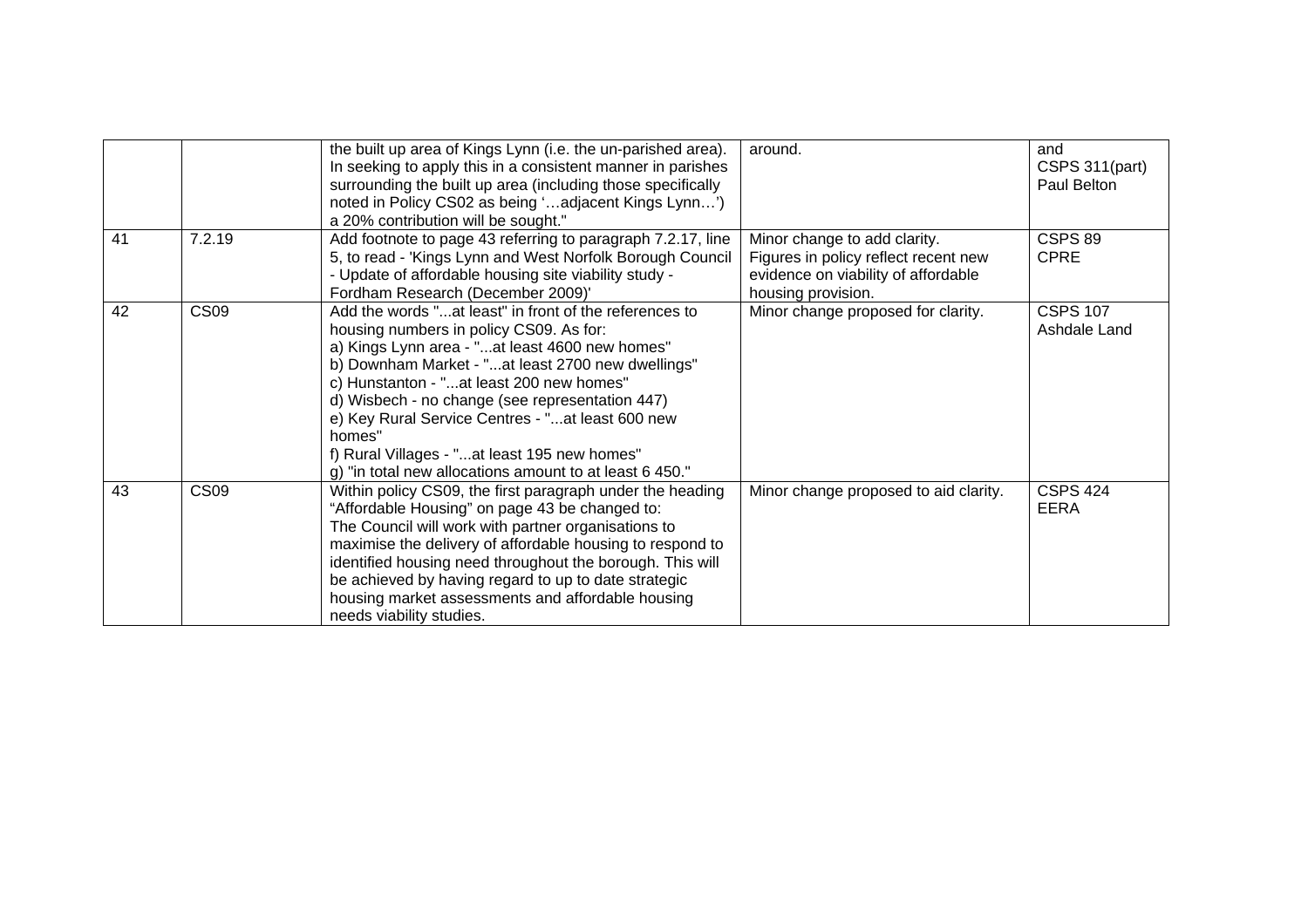| 46 | 7.3.11 | Text refers to the East of England Plan and King's Lynn as<br>a Key Centre for Development and Change, as well as<br>RSS job targets.<br>1. Delete reference to King's Lynn as a Key Centre for<br>Development and Change.<br>2. Amend wording to refer to the East of England Plan as<br>'former'.<br>Paragraph 7.3.11 to read:<br>'Evidence for the former East of England Plan suggests a<br>target of 5,000 additional jobs for the borough between<br>2001 and 2021.'                                                                                                                                                                                                                                                                                                                      | To reflect revocation of the East of<br>England Plan.                       | <b>Borough Council</b><br>proposal.    |
|----|--------|-------------------------------------------------------------------------------------------------------------------------------------------------------------------------------------------------------------------------------------------------------------------------------------------------------------------------------------------------------------------------------------------------------------------------------------------------------------------------------------------------------------------------------------------------------------------------------------------------------------------------------------------------------------------------------------------------------------------------------------------------------------------------------------------------|-----------------------------------------------------------------------------|----------------------------------------|
| 46 | 7.3.14 | Text refers to the East of England Plan and King's Lynn as<br>a Key Centre for Development and Change. Delete<br>references within text, and amend paragraph accordingly.<br>Paragraph 7.3.14 to read:<br>'It is important to promote a range of sites to meet<br>employment and investment opportunities to strengthen<br>the sub-region, and as the strategy for King's Lynn is to be<br>a sub-regional centre (See policy CS01) it is proposed that<br>the strategic employment sites be located in and around<br>the town. This will support residential development<br>proposed for the town, creating a sustainable pattern of<br>growth. Our status as a Growth Point will assist in bringing<br>forward this scale of development and the infrastructure<br>necessary to support this.' | To reflect revocation of the East of<br>England Plan.                       | <b>Borough Council</b><br>proposal.    |
| 47 | 7.3.19 | Amend title of table following paragraph 7.3.19 to read-<br>'Employment Land Commitments and Completions from 1<br>April 2004 to 31 Mar 2009 (taken from Annual Monitoring<br>information).                                                                                                                                                                                                                                                                                                                                                                                                                                                                                                                                                                                                     | Amend text to clarify the source and<br>the time period of the information. | <b>CSPS226</b><br><b>Adrian Parker</b> |
| 48 | 7.3.23 | Text refers to King's Lynn as a Key Centre for<br>Development and Change. Delete references within text,<br>and amend paragraph accordingly. The second sentence<br>of paragraph 7.3.23 to read:<br>'King's Lynn will be the focus for employment growth.'                                                                                                                                                                                                                                                                                                                                                                                                                                                                                                                                      | To reflect revocation of the East of<br>England Plan.                       | Borough Council<br>proposal.           |
| 50 | CS10   | Page 50, CS10, change sub-heading from 'Tourism,                                                                                                                                                                                                                                                                                                                                                                                                                                                                                                                                                                                                                                                                                                                                                | Clarification of text and consistency of                                    | <b>CSPS313</b>                         |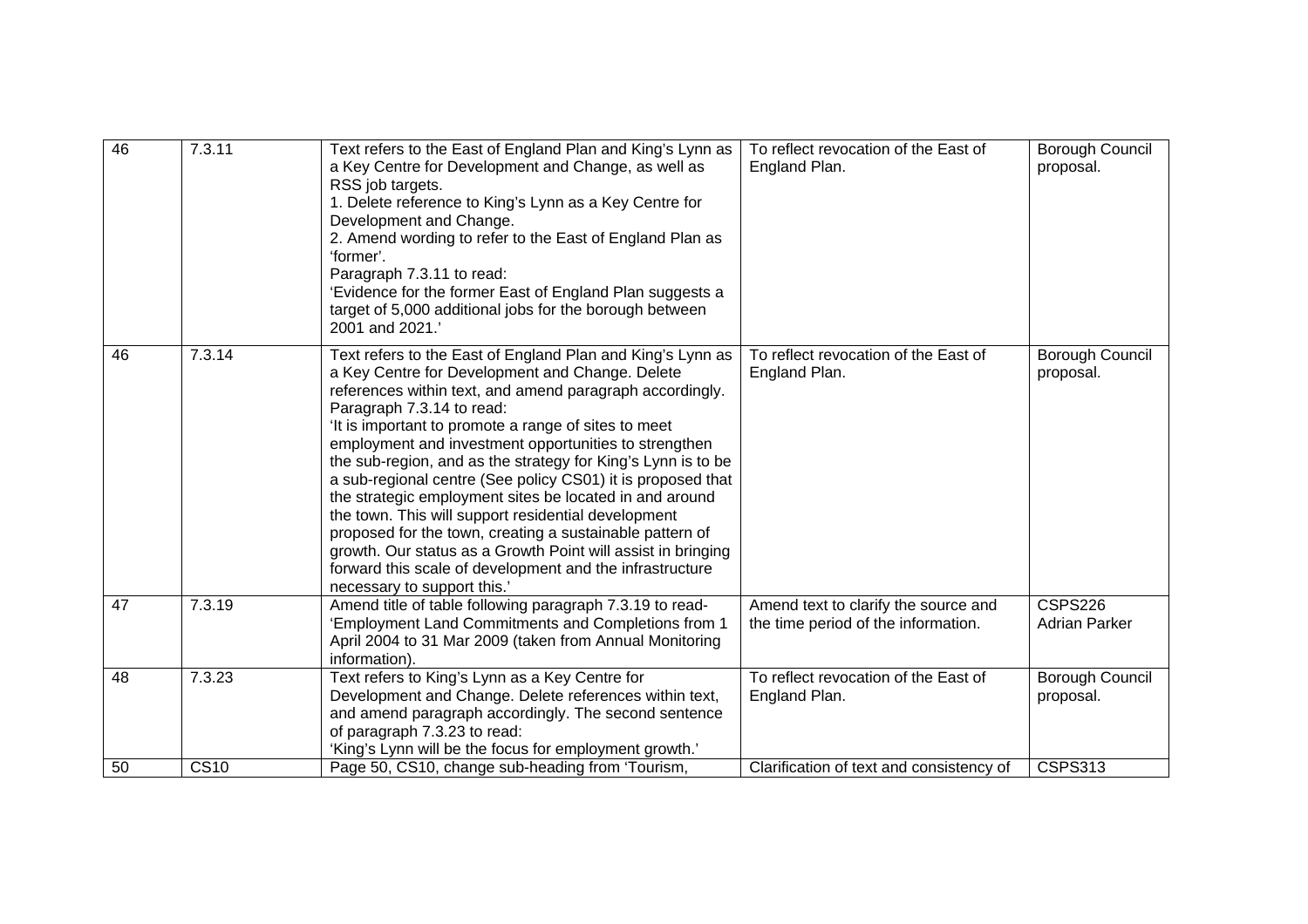|    |                          | Leisure and Retail to 'Tourism, Leisure and Town Centre<br>Uses'.                                                                                                                                                                          | wording throughout document.                                                                                                                                                                                                                                                                                                        | Nikolls Property /<br>Januarys Paul<br><b>Belton</b>            |
|----|--------------------------|--------------------------------------------------------------------------------------------------------------------------------------------------------------------------------------------------------------------------------------------|-------------------------------------------------------------------------------------------------------------------------------------------------------------------------------------------------------------------------------------------------------------------------------------------------------------------------------------|-----------------------------------------------------------------|
| 50 | $\overline{\text{CS}10}$ | Within Rural Employment Exception Sites section of<br>policy. Paragraph 2, 2 <sup>nd</sup> bullet point will be amended to<br>read:<br>It should be adjacent to the settlement.                                                            | Amend policy to clarify wording.<br>The Core Strategy has a flexible and<br>responsive approach to employment<br>related development in rural areas<br>through the rural exception site policy.<br>Any applications will be considered<br>against this policy and PPS4, and there<br>is not a need to amend this policy<br>further. | <b>CSPS346</b><br>Mr. Simon<br>Pearce                           |
| 50 | $\overline{\text{CS}10}$ | Within Rural Employment Exception Sites section of<br>policy. Paragraph 2, 2 <sup>nd</sup> bullet point will be amended to<br>read:<br>It should be adjacent to the settlement.                                                            | Amend policy wording to clarify<br>approach.                                                                                                                                                                                                                                                                                        | <b>CSPS209</b><br>Mr. & Mrs. Allen<br><b>Rix</b>                |
| 52 | 7.4.4                    | Paragraph includes the relevant aspects of the Transport<br>policy from the East of England Plan. Delete whole<br>paragraph.                                                                                                               | To reflect revocation of the East of<br>England Plan.                                                                                                                                                                                                                                                                               | <b>Borough Council</b><br>proposal.                             |
| 53 | 7.4.7                    | Refers to Kings Lynn as a 'regional transport node'. Delete<br>the word 'regional' in line 4 and replace it with 'significant'                                                                                                             | To reflect revocation of the East of<br>England Plan.                                                                                                                                                                                                                                                                               | <b>Borough Council</b><br>proposal.                             |
| 55 | $\overline{\text{CS}11}$ | Add the following text after the 4th main bullet point of<br>policy CS11. So the policy will read<br>frequency and quality of travel.<br>'(potential environmental impacts will be assessed as<br>part of the development of any scheme).' | Policy CS11 to be amended to include<br>a reference to the need to assess<br>environmental impacts of potential<br>schemes.                                                                                                                                                                                                         | CSPS279<br>English Heritage<br>(Mr. Tom Gilbert-<br>Wooldridge) |
| 58 | <b>CS12</b>              | The term 'public' benefit will be added.                                                                                                                                                                                                   | This will show that private benefits do<br>not justify the loss of environmental<br>assets.                                                                                                                                                                                                                                         | <b>CSPS281</b><br>English Heritage                              |
| 58 | $\overline{\text{CS}12}$ | The species 'woodlark' and 'nightjar' will be incorporated<br>into the policy.                                                                                                                                                             | This will be in line with the approach of<br><b>Breckland and Forest Heath District</b><br>Council.                                                                                                                                                                                                                                 | <b>CSPS354</b><br><b>Breckland District</b><br>Council          |
| 57 | 7.5.9                    | At the end of paragraph 7.5.9 include the following                                                                                                                                                                                        | To add clarity about the scale of the                                                                                                                                                                                                                                                                                               | <b>CSPS354</b>                                                  |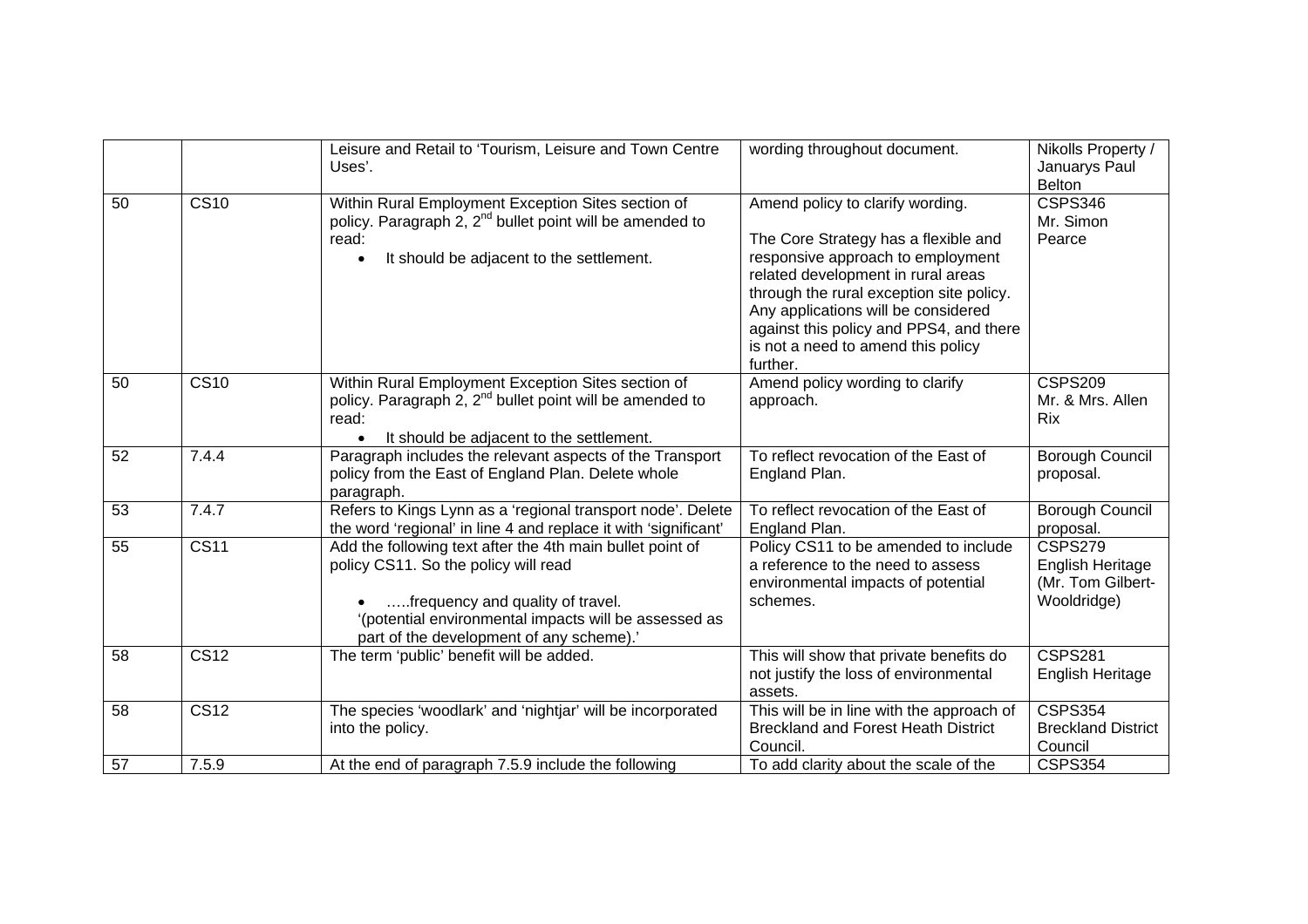|    |             | additional sentence:<br>'It is important to note that only 5% of the Brecks<br>designated area is included in the West Norfolk Borough<br>Council area'.                                                                                                                                                                                                                                                                                                                                                                                                                                                                                                                                                                                                                                                                                                                                                                                                                                                                                                                                                                                                      | issue in West Norfolk.                                          | <b>Breckland District</b><br>Council |
|----|-------------|---------------------------------------------------------------------------------------------------------------------------------------------------------------------------------------------------------------------------------------------------------------------------------------------------------------------------------------------------------------------------------------------------------------------------------------------------------------------------------------------------------------------------------------------------------------------------------------------------------------------------------------------------------------------------------------------------------------------------------------------------------------------------------------------------------------------------------------------------------------------------------------------------------------------------------------------------------------------------------------------------------------------------------------------------------------------------------------------------------------------------------------------------------------|-----------------------------------------------------------------|--------------------------------------|
| 62 | 7.6.12      | Refers to culture in the RSS. Delete whole paragraph.                                                                                                                                                                                                                                                                                                                                                                                                                                                                                                                                                                                                                                                                                                                                                                                                                                                                                                                                                                                                                                                                                                         | To reflect revocation of the East of<br>England Plan.           | <b>Borough Council</b><br>proposal.  |
| 68 | <b>CS14</b> | Suggest change to para 8.1.10 text to make mention of<br>the County Council's Planning Obligations Standards<br>(2009).<br>Suggested change to:                                                                                                                                                                                                                                                                                                                                                                                                                                                                                                                                                                                                                                                                                                                                                                                                                                                                                                                                                                                                               | To provide an example of how<br>obligations will be determined. | CSPS25<br>Norfolk CC                 |
|    |             | "Where community infrastructure (including financial<br>contributions) cannot be secured by a planning condition,<br>it will be secured through planning obligations made under<br>s106 of the Town & Country Planning Act, 1990 (as<br>amended) or other successor mechanisms. Detailed<br>guidance, taking account of government policy, will be set<br>out in a Supplementary Planning Document (SPD) on<br>Developer Contributions. This SPD will set out the type<br>and scale of development from which we will seek<br>community infrastructure and facilities, and guidance on<br>typical levels of financial contributions to be sought where<br>development generates a need that is not provided for as<br>part of the proposed development. The Council will make<br>use of evidence gathered including the County Council<br>Planning Obligation Standards (2009) in this process. The<br>Council will identify specific schemes and programmes to<br>which contributions will be directed. Regular reviews of the<br>Planning Obligations SPD will be undertaken to ensure<br>that the contributions being sought are the most<br>appropriate." |                                                                 |                                      |
|    |             | (Additional wording underlined).                                                                                                                                                                                                                                                                                                                                                                                                                                                                                                                                                                                                                                                                                                                                                                                                                                                                                                                                                                                                                                                                                                                              |                                                                 |                                      |
| 75 | Appendix 2  | Refers to the RSS as part of our development plan.                                                                                                                                                                                                                                                                                                                                                                                                                                                                                                                                                                                                                                                                                                                                                                                                                                                                                                                                                                                                                                                                                                            | To reflect revocation of the East of                            | <b>Borough Council</b>               |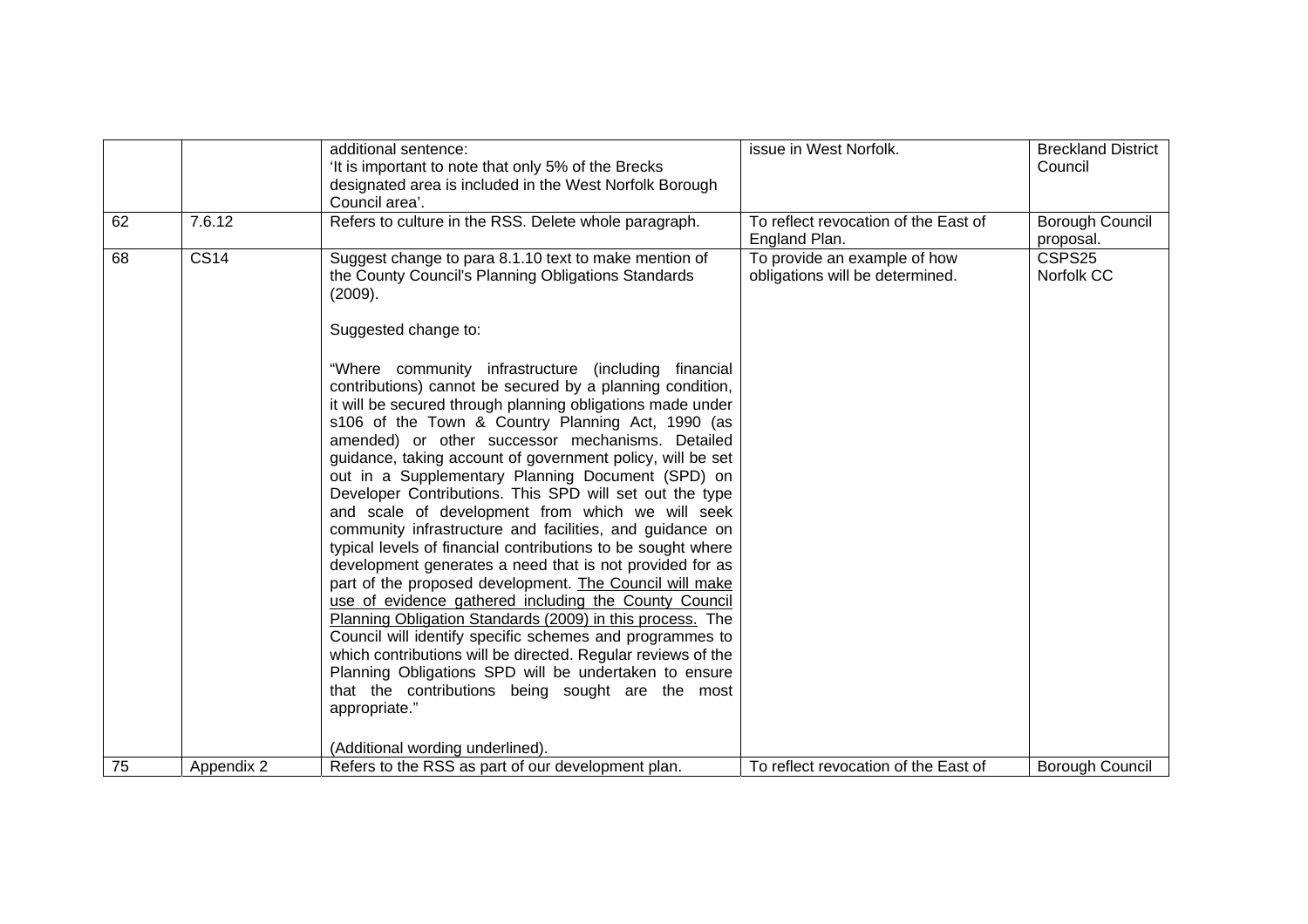|     |                                           | Delete 'the Regional Spatial Strategy and'                                                                                                                                                                                                                                                                                                                                                                                                                     | England Plan.                                         | proposal.                            |
|-----|-------------------------------------------|----------------------------------------------------------------------------------------------------------------------------------------------------------------------------------------------------------------------------------------------------------------------------------------------------------------------------------------------------------------------------------------------------------------------------------------------------------------|-------------------------------------------------------|--------------------------------------|
| 99  | Glossary                                  | Development Plan-<br>Refers to the RSS as part of our development plan.<br>Delete in line 2 'Regional Spatial Strategy (RSS) and'                                                                                                                                                                                                                                                                                                                              | To reflect revocation of the East of<br>England Plan. | <b>Borough Council</b><br>proposal.  |
| 100 | Glossary                                  | <b>General Conformity-</b><br>Refers to the need for the LDF to be in general conformity<br>with the RSS.<br>Delete sentence referring to the RSS. Amend text to read<br>'All other DPDs must conform to a Core Strategy DPD'.                                                                                                                                                                                                                                 | To reflect revocation of the East of<br>England Plan. | <b>Borough Council</b><br>proposal.  |
| 100 | Glossary                                  | Key Diagram-<br>Refers to RSS Key Diagram.<br>Delete second sentence referring to RSS.                                                                                                                                                                                                                                                                                                                                                                         | To reflect revocation of the East of<br>England Plan. | <b>Borough Council</b><br>proposal.  |
| 101 | Glossary                                  | <b>Local Transport Plan-</b><br>Refers to relationship to RSS.<br>Delete last sentence referring to RSS.                                                                                                                                                                                                                                                                                                                                                       | To reflect revocation of the East of<br>England Plan. | <b>Borough Council</b><br>proposal.  |
| 100 | 16.0.1 Glossary                           | Add definition of Geodiversity:<br>"Geodiversity - The range of rocks, fossils, minerals, soils,<br>landforms and natural processes that go to make up the<br>Earth's landscape and structure."                                                                                                                                                                                                                                                                | To provide understanding for reader.                  | CSPS66<br>Jenny Gladstone            |
| 101 | 16.0.1 Glossary                           | Add definition of previously developed land:<br>"Any land which is or was occupied by a permanent<br>structure (excluding agricultural and forestry buildings)<br>and associated fixed surface infrastructure, including the<br>cartilage of (land attached to) buildings. Includes defence<br>buildings and land used for minerals extraction or waste<br>disposal when there is no requirement for subsequent<br>restoration. Often called Brownfield land." | To provide understanding for reader.                  | <b>CSPS165</b><br><b>Nathan Rose</b> |
| 107 | Key Diagrams-<br>King's Lynn<br>Diagram 1 | Amend wording on Key to read-<br>'Employment Expansion areas and King's Lynn port.'                                                                                                                                                                                                                                                                                                                                                                            | To clarify diagram.                                   | Internal                             |
| 108 | Key Diagrams-<br>King's Lynn<br>Diagram 2 | Amend wording on Key to read-<br>'Employment Expansion areas and King's Lynn port.'                                                                                                                                                                                                                                                                                                                                                                            | To clarify diagram.                                   | Internal                             |